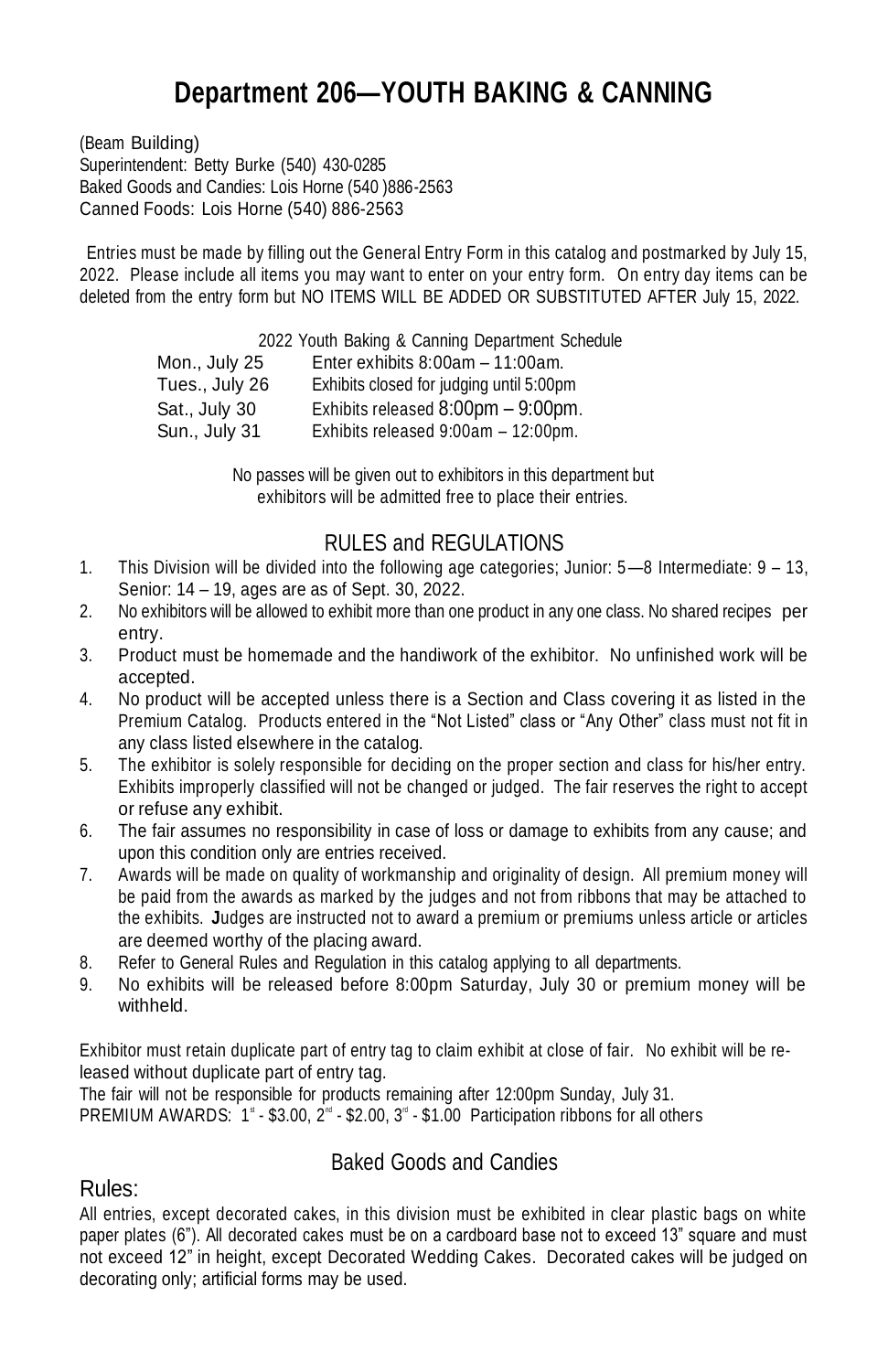#### Section A – Breads

Entries shall consist of ½ loaf of bread, 3 rolls, 3 biscuits, 3 muffins, 3 sticks of cornbread, or ½ coffee cake or tea ring.

#### Standards:

Appearance: Looks tender and good, even, golden brown color, good shape. Texture: Fine, even grain, small, thin cell walls, light for size, crisp crust. Crumb: Good color, slightly moist, light and elastic, and tender. Flavor: Good, well-blended flavor, pleasing.

| Class 1 - Banana Bread            | Class 6– Biscuits (variation) |
|-----------------------------------|-------------------------------|
| Class 2 - Bread-Corn              | Class 7-Muffins, Plain        |
| Class 3 - Bread-Pumpkin           | Class 8-Muffins (variation)   |
| Class 4 - Bread-White Yeast       | Class 9-Rolls, white yeast    |
| Class 5 - Biscuits, plain, rolled | Class 10-Misc. Not listed     |

#### Section B – Cakes

Entries shall consist of ¼ cake or 3 cupcakes

#### **Standards**

Level or slightly rounded and uniform in thickness, light, tender, fine and uniform grain. Slightly moist. Icing – smooth textured, good flavor and appropriate to type cake.

> Class 11—Coffee cake Class 16—Pound cake (plain) Class 12 – Layer Cake – Chocolate (iced) Class 17—Decorated Cake Class 13 – Layer Cake—White (iced) Class 18—Cupcakes Class 14 – Layer Cake—Yellow (iced) Class 19—Misc. cake not listed Class 15 – Jiffy cake (jello, pudding, etc.)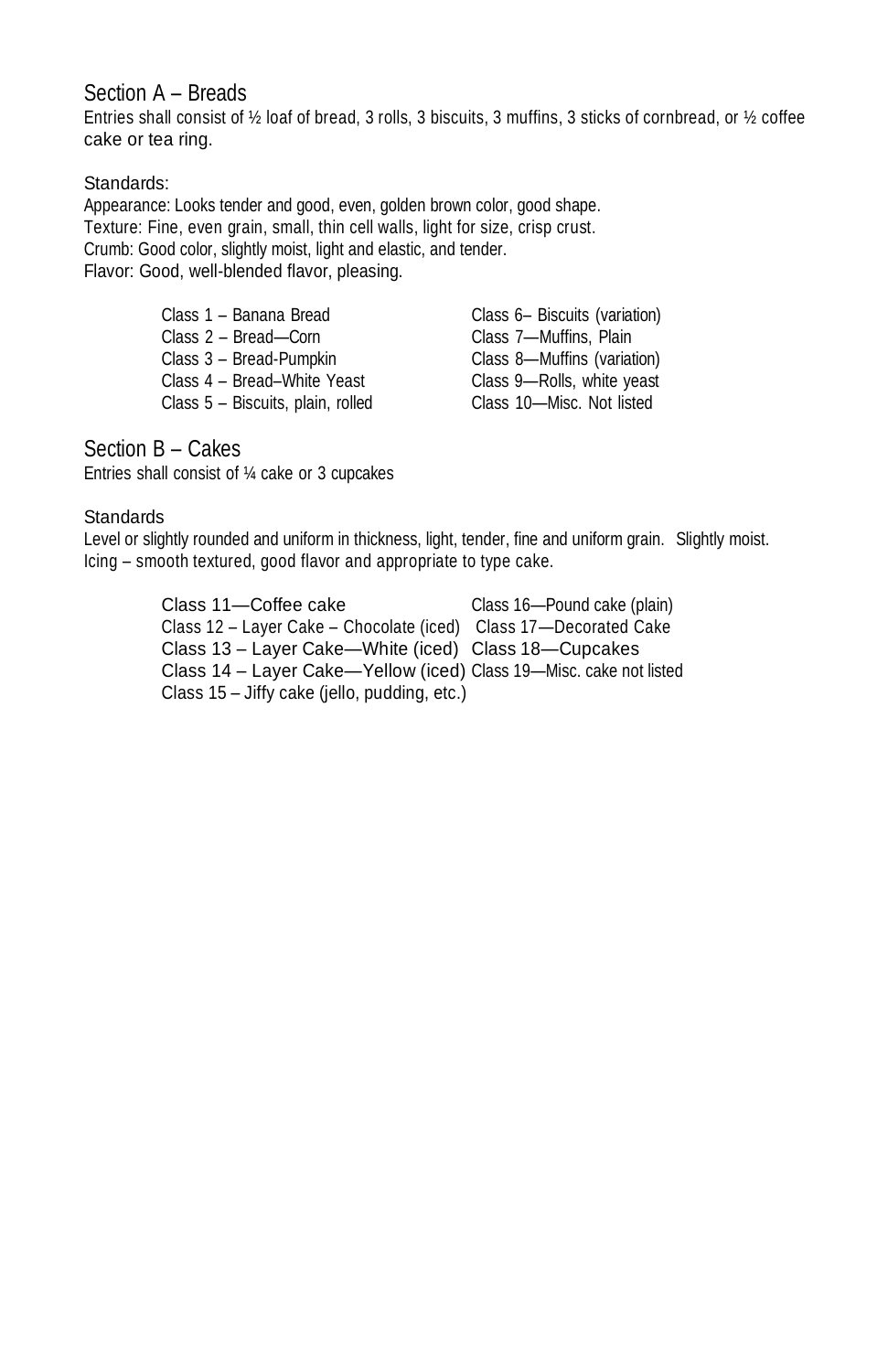Section C – Cookies (Entries should consist of 3 cookies)

**Standards** 

Shape – uniform size, not over 2" diameter Color – Delicately browned Flavor – Not too intense Texture & Grain –Thin rolled, should be crisp; others, fine even grain and somewhat moist.

Class 20 – Bar Cookies—not brownies Class 26—Refrigerator cookies (sliced) Class 21 – Brownies Class 27—Rolled cookies, sugar Class 22—Blonde Brownies Class 28—Pressed cookies Class 23—Drop Cookies—chocolate chip Class 29—Shaped by hand cookies (peanut Class 24—Drop Cookies—oatmeal butter, snicker doodles)<br>Class 25—Drop cookies—other not listed Class 30—Decorated cookies Class 25—Drop cookies—other not listed

Section D - Pies Entries shall consist of  $\frac{1}{4}$  pie or whole 5" pie. No meringue or cream pie accepted.

Class 31—Miscellaneous cookies not listed

Standards – Pie Shell Appearance: Golden brown color, uniform, attractive edge free from cracks or breaks. Tenderness: Cuts easily and holds shape without crumbling Texture: Flaky, layered crust, crisp, not doughy.

Standards – Filling – Characteristic of its kind

Class 32 – Apple Class 33—Cherry Class 34—Peach Class 35—Pecan Class 36—Miscellaneous, not listed

Section E – Candies (Entries shall consist of 3 pieces)

#### **Standards**

Smooth Consistency, free of crystals, characteristic flavor of candy type.

Class 37 – Fudge, white Class 42—Hard Candy (any flavor) Class 38—Fudge, chocolate Class 43—Molded chocolate<br>Class 39—Fudge, peanut butter Class 44—Sugar Free Candy Class 39—Fudge, peanut butter Class 40—Dipped or coated candy Class 45—Miscellaneous not listed Class 41—Peanut Brittle

## Section F – Healthy Alternatives

This section is for people who are watching their food intake. People with diabetes, allergies, heart smart, etc.

Class 46– Gluten Free, Sugar Free or Heart Smart Cakes (¼ cake or 3 cupcakes) Class 47 – Gluten Free, Sugar Free or Heart Smart cookies (3 any kind, named) Class 48 – Gluten Free, Sugar Free or Heart Smart Pies (1/4 or whole 5") Class 49 – Gluten Free, Sugar Free or Heart Smart Candies (3 pieces)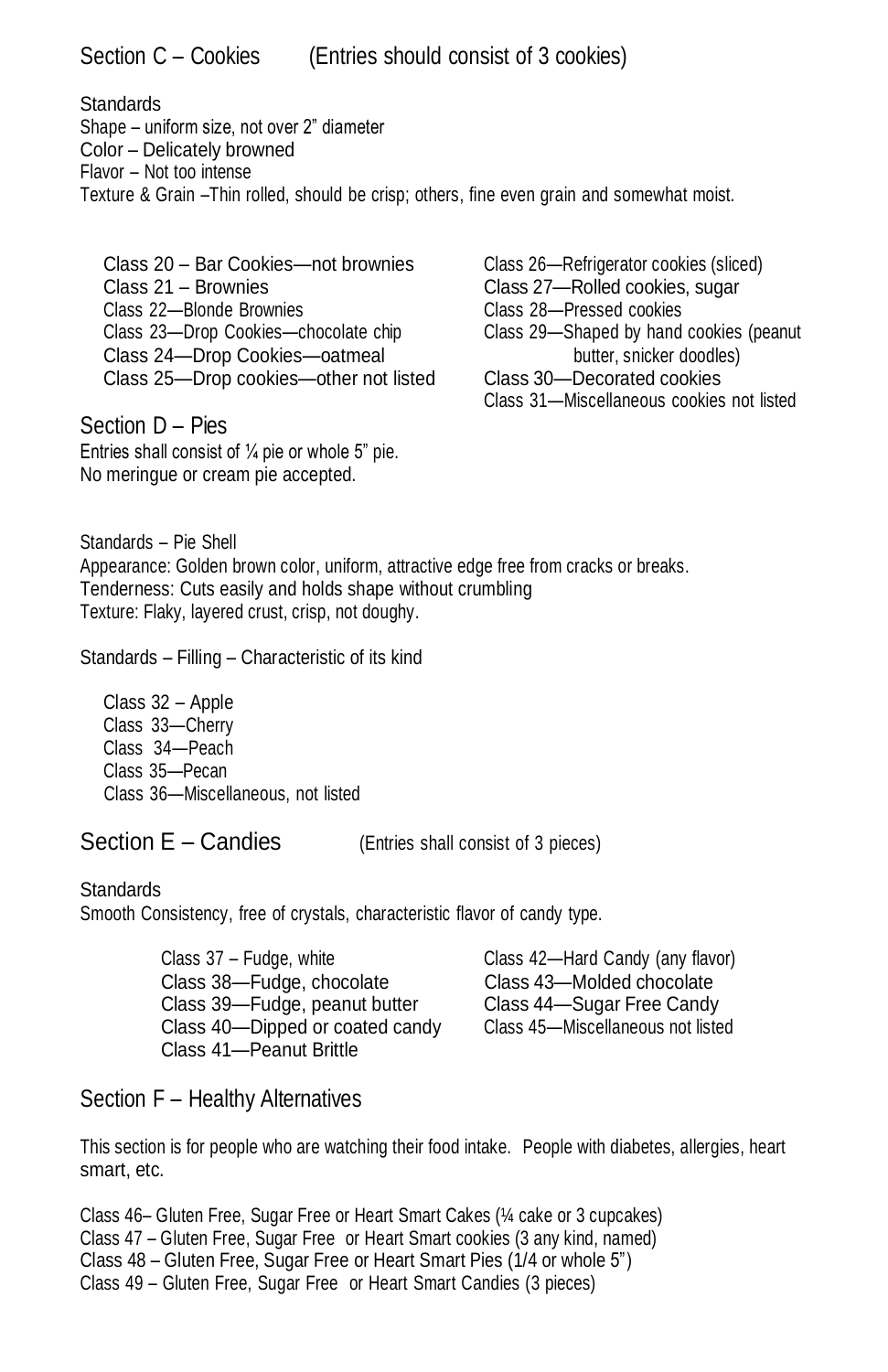# **Canned Foods**

## Rules

- 1. This Division will be divided into the following age categories; Intermediate: 9 13, Senior: 14 19, ages are as of Sept. 30, 2022. (We no longer allow exhibitors under the age of 9 to enter canning due to safety.) All entries must be made by exhibitor. Only one entry per class
- 2. All entries shall be in regulation pint or quart jars, except soft spreads, which shall be in pint or half pint jars. Entries with rusty lids or not in regulation canning jars will not be accepted.
- 3. Jars must be sealed with vacuum caps. No zinc lids or paraffin will be accepted.
- 4. **A**ll exhibits musts be heat processed following current guidelines in the USDA Compete guide to home canning.
- 5. Appropriate amount of headspace: Leave ¼" headspace for soft spreads, pickles and relishes; leave  $\frac{1}{2}$ " headspace for fruits, sauerkraut, and tomatoes; leave 1" headspace for vegetables and meats.
- 6. Product canned should be free from defects and blemishes.
- 7. Product should retain its natural color as nearly to that of standard cooked product. Texture should be tender but not overcooked.
- 8. Product pieces should be uniform in size and packed snugly but allow for circulation of liquids. Liquid should cover the product (keeping within headspace guidelines). Liquids should be clear, free from cloudiness.
- 9. Air bubbles should be kept to a minimum. Gas bubbles denote spoilage and are identified by bubbles rising to the surface when the product is stationary. Any entry exhibiting spoilage will be disqualified and must be disposed of properly.
- 10. No artificial coloring will be allowed.
- 11. Any jar may be opened at the discretion of the judges.

#### Section G – Vegetables

#### **Standards**

Natural vegetable color; tender; characteristic flavor. Well ripened but not overripe; graded and sorted size.

> Class 1 – Beans, Green Snap Class 8—Tomato Juice Class 7—Tomatoes

Class 2 – Beets Class 9—Vegetable, not listed Class 3 – Carrots Class 10—Group of 3 different vegetables Class 4 – Corn **Must be exhibited in groups of** Must be exhibited in groups of Class 5 – Mixed Vegetables 3 standard pint jars or group of Class 6—Peas 3 standard quart jars)